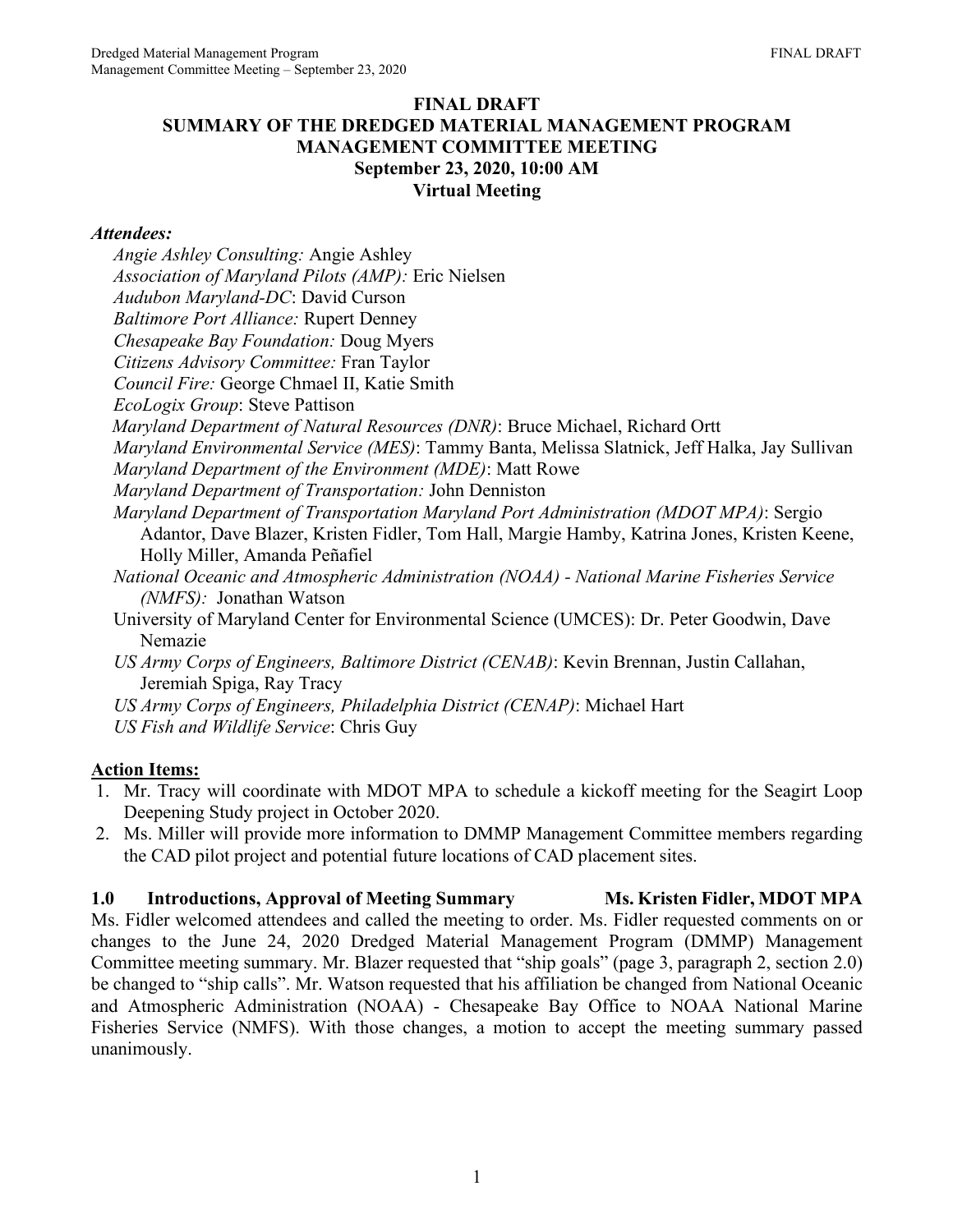**2.0 DMMP Citizens Advisory Committee (CAC) Update Mr. Fran Taylor, CAC Member** Mr. Taylor stated that DMMP and community meeting attendance has increased since the meetings switched from in person to virtual in March 2020. Budgetary impacts of the Coronavirus pandemic (COVID-19) have been discussed at both the DMMP CAC and Hart-Miller Island (HMI) Citizen's Oversight Committee (COC) meetings, both of which Mr. Taylor attends.

Due to COVID-19, the annual HMI 5-miler race was canceled this year and additionally, the Design with Dredge project at HMI, which included on-site recommendations for dredged material applications, has been postponed indefinitely due to budget cuts. While budget cuts are limiting site operations, visitor counts at the park portion of HMI have increased during COVID-19. Mr. Taylor stated that the HMI COC was originally formed to monitor citizens' concerns and operations, such as inflow. Since inflow ceased at HMI in 2009, the group has transitioned into a 'Friends of HMI' group tasked with citizen outreach and engagement of local communities. Paul Brylske, Chair of the HMI COC, has recently met with the Maryland "Friends-Of-State-Parks" non-profit group to transform the HMI COC into an established Friends-of-HMI non-profit.

MDOT MPA and Maryland Department of Natural Resources (DNR) have an existing memorandum of understanding (MOU) in which DNR will manage HMI with MDOT MPA's assistance. MDOT MPA and DNR are currently discussing terms for a new MOU because the current MOU expires in 2020.

Mr. Taylor stated that 2021 is the 20<sup>th</sup> anniversary of the Dredged Material Management Act (DMMA). With this upcoming anniversary, MDOT MPA continues to prioritize public outreach and community engagement as dredging operations across the state continue to evolve.

#### **3.0 Corps of Engineers, North Atlantic, Baltimore (CENAB) and Philadelphia (CENAP) Mr. Michael Hart, CENAP Mr. Kevin Brennan, CENAB Mr. Ray Tracy, CENAB Mr. Justin Callahan, CENAB**

# Chesapeake and Delaware (C&D) Canal Maintenance Dredging

Mr. Hart announced that he is the new project manager for the C&D Canal maintenance dredging project, replacing Gavin Kaiser. The US Army Corps of Engineers (USACE), North Atlantic, Philadelphia (CENAP) recently awarded the C&D maintenance dredging contract to Great Lakes Dredge and Dock (GLDD). The project scope entails maintenance dredging of the upper Chesapeake Approach Channel to the C&D Canal. Approximately 400,000 cubic yards (CY) of dredged material will be placed at Pearce Creek and Reedy Point South. The Federal Fiscal Year 2020 (FFY20) budget allowance for this project is \$9.5 million. Dredging is expected to begin in early October 2020.

# Baltimore Harbor and Maryland Approach Channels Update

Mr. Brennan stated that dredging of the Baltimore Harbor Channels took place from February to July 2020 under a USACE North Atlantic, Baltimore (CENAB) FFY19 contract, and approximately 2.9 million cubic yards (MCY) of dredged material were removed. Approximately 680,000 CY of dredged material was removed from the Baltimore Harbor and Brewerton Channel and placed in the Masonville Dredged Material Containment Facility (DMCF). Approximately 2.2 MCY were removed from the Brewerton Eastern Extension and Tolchester Channel and placed at Poplar Island. The York Spit Channel was dredged for the first time in 10 years. The dredging started in May and finished in September 2020.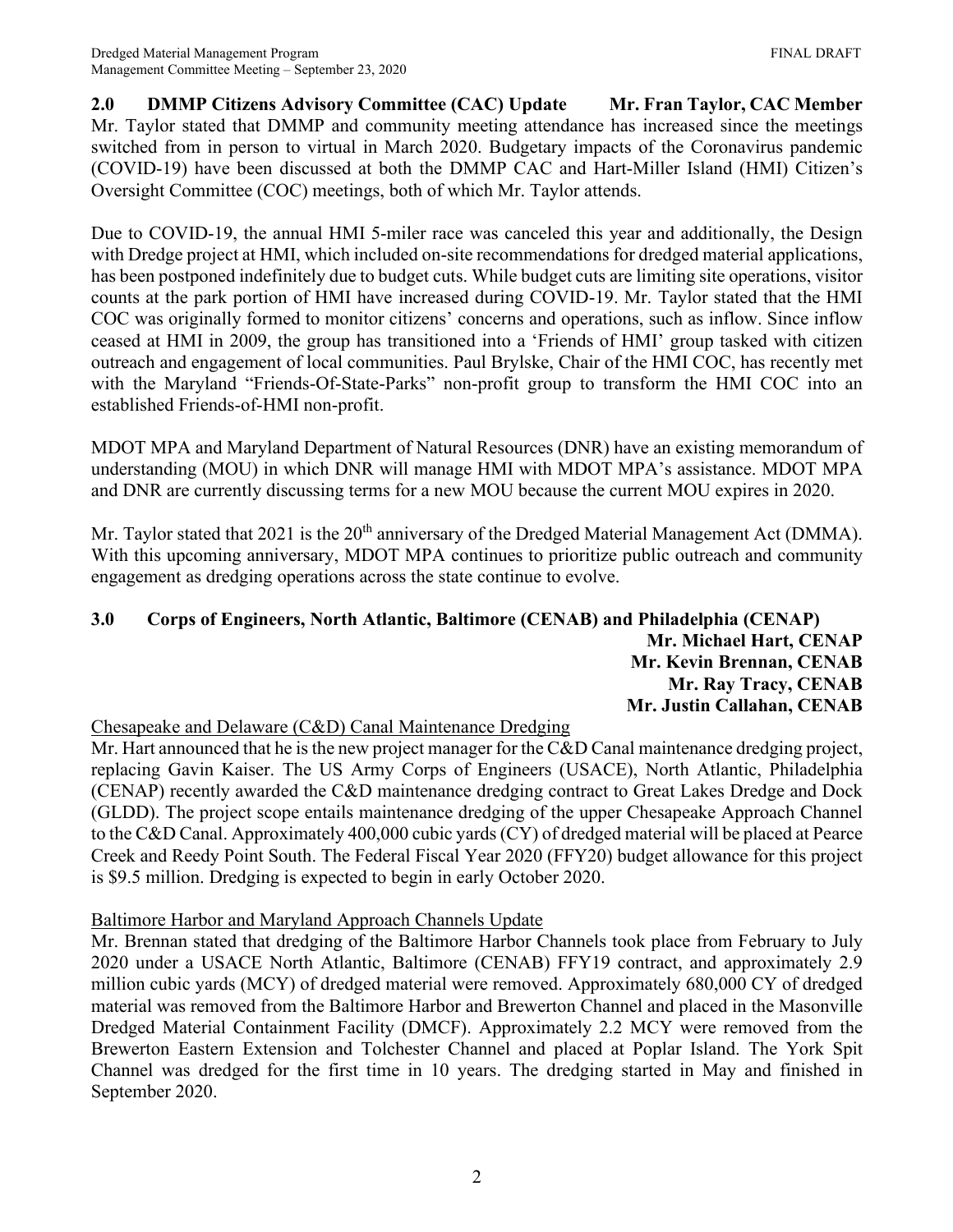Mr. Halka asked where the York Spit dredged material was placed. Mr. Brennan stated that the material was placed in the northern extension of the Wolf Trap Alternate Placement Site (WTAPS). The Commonwealth of Virginia requested that the material be placed further north than the WTAPS, and MDOT MPA paid the cost to haul the dredged material to the placement site.

USACE will advertise a contract to dredge the Cape Henry Channel in Virginia waters as well as the Craighill Angle Channel and Swan Point Channel.

#### Virginia Channels DMMP Update Preliminary Assessment

MDOT MPA, the Virginia Marine Resources Commission (VMRC), and CENAB performed a preliminary assessment to investigate alternative placement sites for dredged material from Virginia Channels and the potential for updating the DMMP. The assessment concluded that there is no update needed to the DMMP at this point in time.

#### Seagirt Loop Deepening Study

Mr. Tracy stated that Colonel John Litz (CENAB) approved the Seagirt Loop Deepening Study Feasibility Cost Sharing Agreement with MDOT MPA. Mr. Tracy will coordinate with MDOT MPA to schedule a kickoff meeting for the Seagirt Loop Deepening Study project in October 2020.

#### Mid-Chesapeake Bay Island Ecosystem Restoration (Mid-Bay)

Mr. Tracy stated that the design of Barren Island was initially intended to be contracted to an architecture and engineering services firm; however, the design is now being completed by CENAB. Soil surveys and coastal modelling will be completed soon.

CENAB is planning to complete more cultural surveys this winter to augment the previous survey of the access channel at James Island. The first survey found a historical record of Susquehanna River channels that existed during the most recent ice age. Those sites will be examined to ensure that there are not any Paleolithic artifacts.

Mr. Tracy stated that CENAB is proceeding with procuring and executing the first construction contract for Barren Island with plans and bid documents intended to be completed by March 2022. The bid documents including the plans for James Island are expected to be completed by April 2024.

Mr. Myers asked if there is a potential for oyster reefs to be associated with perimeter armoring. Mr. Tracy stated that the potential for oyster reefs to be a part of the perimeter armoring can be discussed at the quarterly meetings or in separate meetings between MDOT MPA and USACE. At those meetings Mr. Tracy will discuss the status of the design and prepare a presentation mapping out the design approach, including a summary of the authorization of the project. Mr. Curson, Mr. Myers, Mr. Rowe, Mr. Michael, and Mr. Watson expressed interest in being a part of a potential Mid-Bay working group.

# Poplar Island

Mr. Callahan stated that the expansion construction of Poplar Island is progressing on schedule. The Lateral Expansion Contract 2 is complete, the Lateral Expansion Contract 3 is scheduled for completion in November 2020, and the Lateral Expansion Structures Contract is scheduled for completion in January 2021, in time for the next inflow contract to Poplar Island.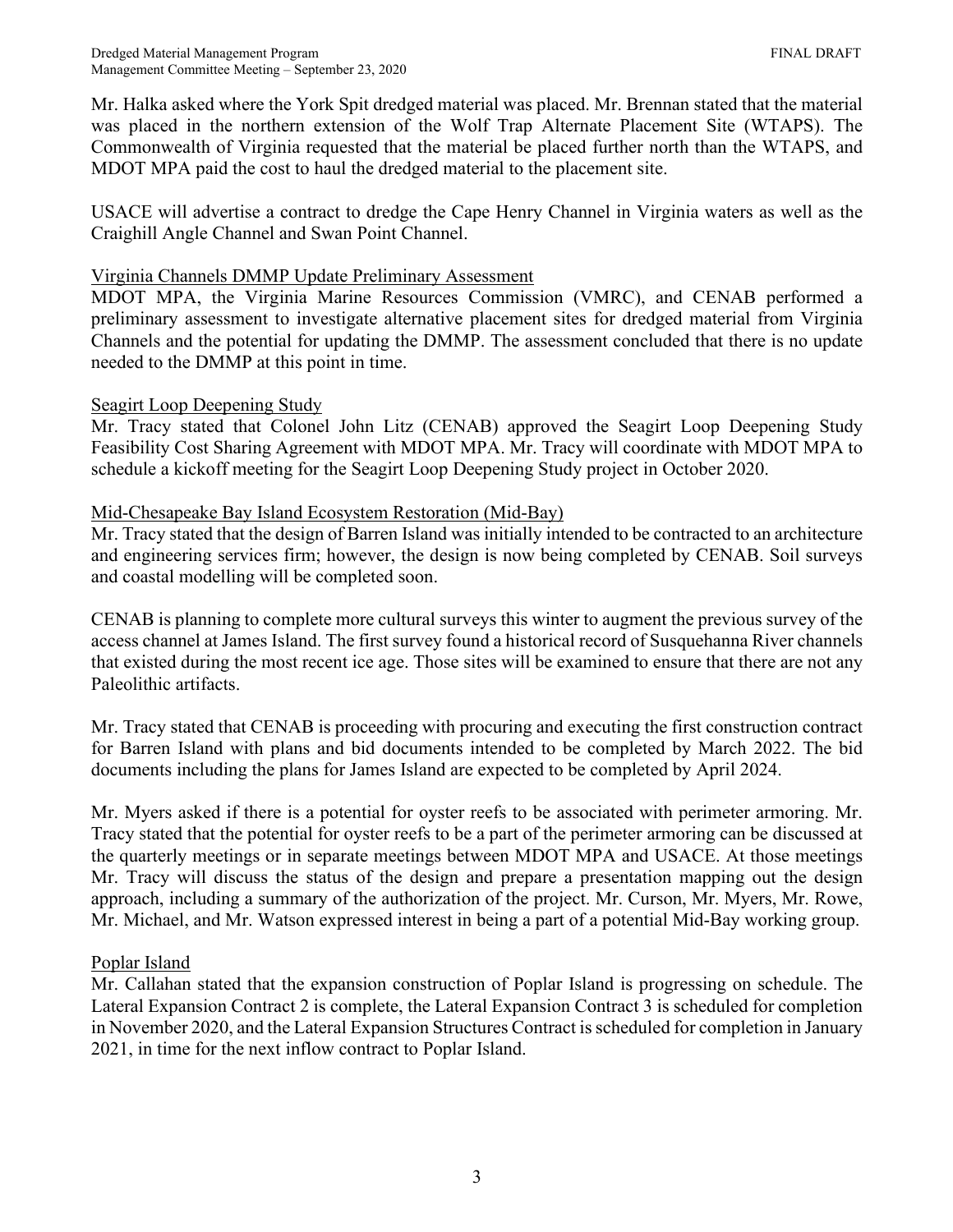# **4.0 • Harbor Development Update Community Community Research Research Fidler, MDOT MPA**

# **Holly Miller, MDOT MPA**

Ms. Fidler stated that despite the current funding constraints, the DMMP continues to deliver on their mission to maintain the 50' channel in the Baltimore Harbor Approach Channels, to have a 20-year capacity plan, and to ensure their commitments to environmental stewardship and strong stakeholder engagement.

Ms. Fidler stated that even in an ideal funding scenario, the DMMP 20-year capacity plan has constraints for the Port of Baltimore (POB). There remains a moratorium on accepting material from new privatesector dredging projects. Harbor channel maintenance dredging will be possible with the vertical expansion of the Masonville DMCF to an ultimate dike elevation of +42' Mean Lower Low Water (MLLW) as well as the lateral and vertical expansion of Cox Creek DMCF to a dike elevation of +60' MLLW. The lateral and vertical expansion of Poplar Island and the construction of the Mid-Bay project will create capacity for the material dredged from the Chesapeake Bay channels. The C&D Canal dredged material is placed at the Pearce Creek DMCF. Material dredged from Virginia portions of the Bay will be placed at the WTAPS and the WTAPS Northern Extension.

#### Masonville DMCF Update

The Masonville DMCF dike construction to +18' MLLW was completed in early April. The vertical expansion of the dike to +30' MLLW that was anticipated to begin winter 2021 has been postponed. The total capacity for the DMCF after the vertical expansion will be approximately 11 MCY. There are currently about 3 MCY of capacity at Masonville DMCF remaining. Water quality issues and discharges remain a critical component of optimizing capacity at the site. The Seagirt Berth 3 Deepening and Maintenance Project will dredge approximately 650,000 CY of dredged material that will be inflowed to Masonville DMCF later in 2020 to prepare for four new super cranes owned by Ports America Chesapeake that will be arriving in April 2021.

# Cox Creek Expanded (CCE) Project

The CCE Project base dike widening project was originally scheduled for completion in February 2021, but since the project is ahead of schedule it is anticipated to be complete in December 2020.

Building 201 demolition and remediation has been completed with all contaminated sediments removed and safely disposed. The final completion report was submitted to the Environmental Protection Agency and was accepted in August 2020.

The +60' MLLW dike raising design was completed and the dike construction was put out for bid. Six bids were received at the bid opening in June 2020. Based on the schedule for issuance of permits, construction of the dikes is expected to begin in March 2021. The upland dike construction will occur first and run concurrently with completion of the base dike widening. Dike expansion activities are expected to be completed by August 2024. There are currently 3 MCY of available capacity at the Cox Creek DMCF at the current elevation. The dike raising to +60' MLLW coupled with the lateral expansion will add about 7.6 MCY of dredged material capacity at the Cox Creek DMCF. If the dikes are raised to +80' MLLW, approximately 7.2 MCY of dredged material capacity would be added.

Tradepoint Atlantic is actively inflowing approximately 200,000 CY of their site's maintenance dredged material. The inflow will take approximately three months at Cox Creek DMCF.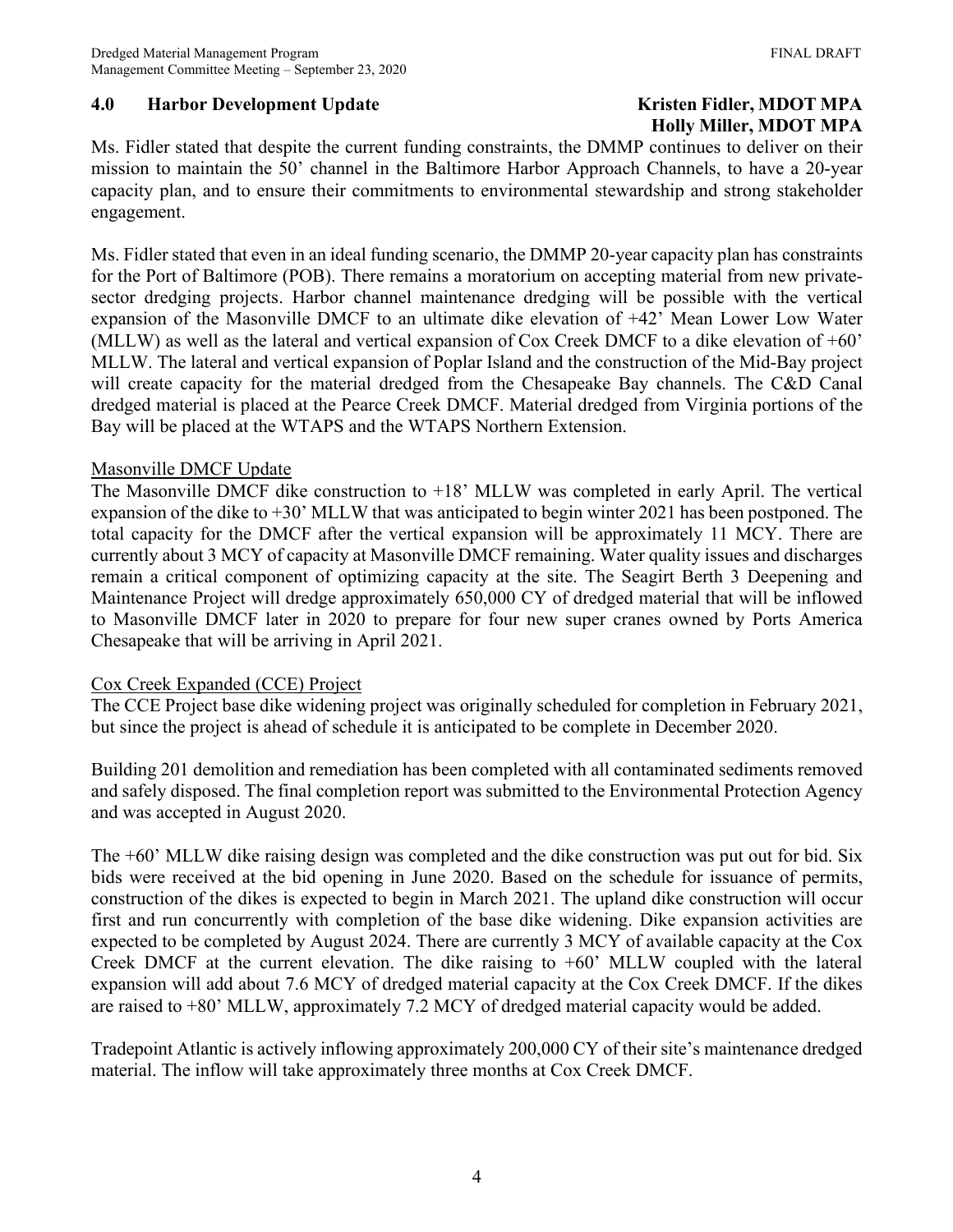# Maryland's Six-Year Consolidated Transportation Plan (CTP)

MDOT released the CTP in September, representing a \$2.9 billion reduction in funding over the next six years from the previous year's CTP. MDOT MPA and their partners are facing a \$1 billion shortfall. There is currently no funding for Masonville DMCF included in this version of the Fiscal Year 2021- 2026 (FY 21-26) CTP, therefore MDOT MPA will pause the Masonville DMCF dike raising. There is a possibility that there could be funding in next year's CTP. MDOT MPA was able to secure full funding for the CCE project. MDOT MPA is confident that all capacity will be accommodated through FY27 from both USACE dredging projects and already established private dredging projects such as the Tradepoint Atlantic work, the Seagirt Berth 3 dredging, and the Seagirt Loop Deepening project.

Ms. Fidler stated that the substantive impacts to the MDOT MPA budget largely impacted the Masonville DMCF expansion project. MDOT MPA is examining ways to maximize productivity at the Masonville DMCF. There is the potential to lease the flat land in the Kurt Iron Slip for storage as well as treatment of dredged material for innovative reuse applications.

With small operational cuts to the budget, the mission of MDOT MPA is still able to advance. A significant portion of that mission is the pursuit of the innovative reuse and beneficial use (IRBU) of dredged material. The IRBU request for proposals (RFP) was advertised by MDOT MPA in November 2019 and the first contract was approved by the Board of Public Works in September 2020. There are a few more proposals that will likely be approved soon. These proposals will influence how MDOT MPA plans for future dredged material placement. MDOT MPA is currently working under a new Innovative and Beneficial Reuse strategy. The goal of the Innovative Reuse (IR) program is to recover a total of 500,000 CY of capacity from the Cox Creek DMCF annually. There are several demonstration projects currently active that showcase the possibility of meeting the annual goal including Ridgely's Cove, Fleming Park, and Quarantine Road Landfill. Baltimore City Department of Public Works is interested in the use of more material for the Quarantine Road Landfill project if it is available. Progress continues on the Fleming Park IRBU restoration project, which is funded with support from an MDOT Secretary's Grant. MDOT MPA also continues to be an active participant in the Sustainable Materials Management Maryland (SM3) group. Finally, MDOT MPA has obtained the funding to move forward with the acquisition of the Tronox property adjacent to the Cox Creek DMCF for use to support the IRBU program.

Ms. Fidler stated that the IRBU program has received interest from the private sector as well as a diversity of ideas in terms of the technologies, processes, and products proposed for the various IRBU applications. MDOT MPA has received IRBU proposals that include but are not limited to the manufacture of building products, stormwater management solutions, coastal restoration and resiliency projects, and agricultural applications. The Maryland Department of the Environment (MDE) has recently finalized a Confirmation of Suitability form to be completed by the generator and the recipient of dredged material. This form will guarantee the material quality and the end use application.

Ms. Fidler stated that MDOT MPA remains committed to environmental stewardship, community outreach, and stakeholder engagement amidst budgetary constraints. Protecting and preserving natural resources, connecting, engaging with, and investing in MDOT MPA's community partners continues to be a priority.

Ms. Fidler stated that MDOT MPA is identifying actions needed now to anticipate what the future of the DMMP will look like beyond the 20-year horizon. Challenges and opportunities include: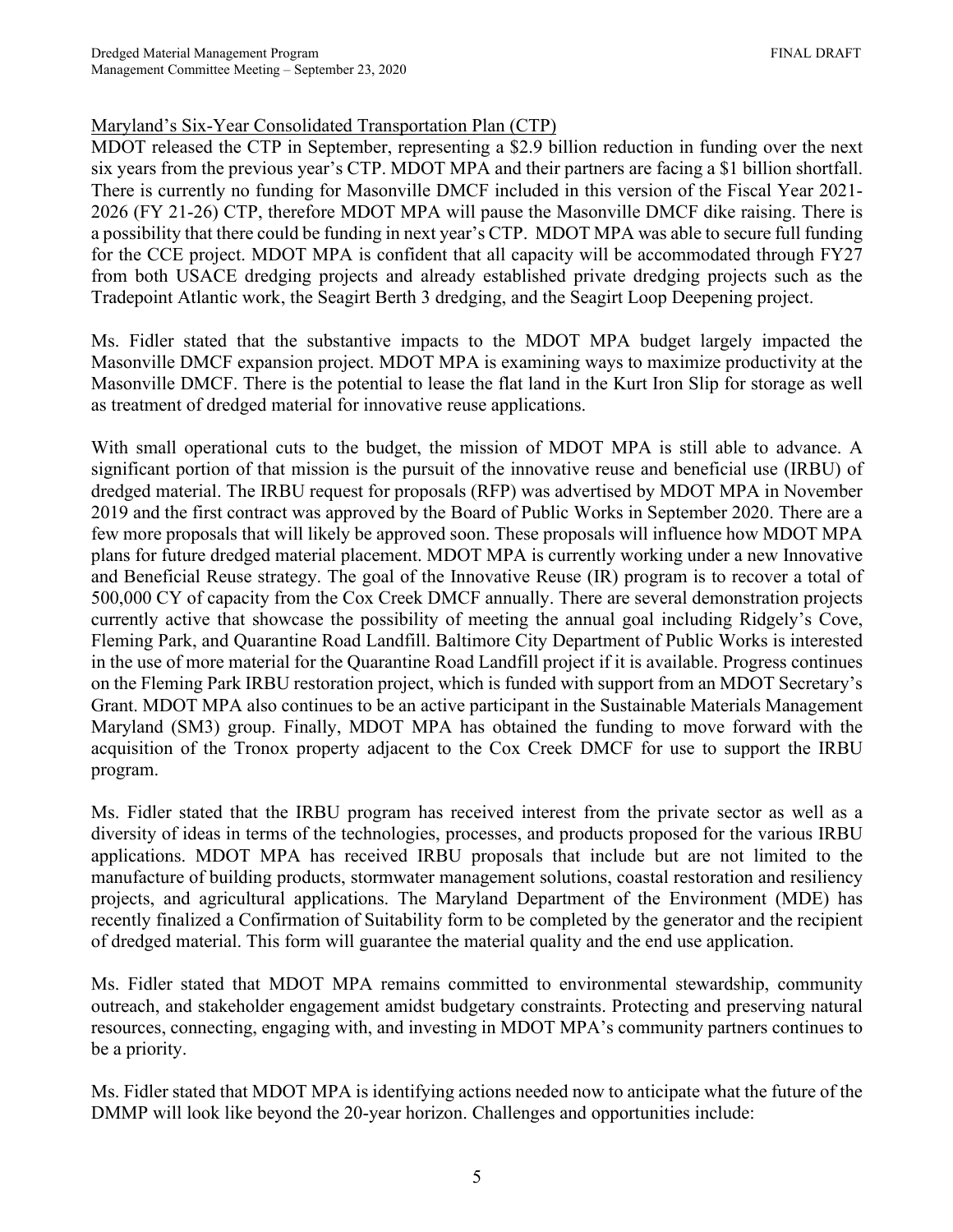- Efforts to continue ongoing construction/expansion activities of existing DMCF sites to meet upcoming maintenance dredging needs
- Efforts to ensure long-term, sustainable capacity for dredged material management that can meet both maintenance and new work dredging needs
- Efforts to secure funding (Federal and State) for Mid-Bay construction
- Work with VMRC on continued use of WTAPS Northern Extension and/or agreed upon alternative solution
- The acquisition of additional property to advance long-term, large-scale IRBU processing and distribution operations.

Mr. Goodwin asked what the budget projection was in the 2019 CTP. Ms. Jones replied that the CTP reports are available to the public [at this link.](http://www.mdot.maryland.gov/newMDOT/Planning/CTP/Previous_CTP_Index.html)

Mr. Denney asked if the CTP includes further cuts to projects such as the MDOT Maryland Transportation Administration METRO Purple Line Construction Project. Ms. Fidler stated that the Purple Line project is included in the projects impacted by the CTP, but she was not aware of the exact impacts. Ms. Fidler stated that there could be additional budget cuts in the future, but MDOT MPA has anticipated different scenarios that will help to identify prioritization if they are forced to have to reevaluate the budget. Mr. Denney encourages MDOT MPA to develop a second schedule internally of the timeframes for budgetary planning purposes. Mr. Denney stated that the IRBU program may not be possible if there is no money in the private and public sectors to apply for use of the dredged material. Ms. Fidler replied that considering the high level of interest from the private sector and the renewed classification of fill by MDE, she believes there is more potential than ever for IRBU material. Ms. Keene added that the proposals received for the IRBU RFP vary, so there is not an inherent competition that will exist between the different private interests. MDOT MPA continues to develop how to best support and incentivize the use of dredged material in IRBU applications along with other recycled products across Maryland.

Mr. Rowe asked for more information regarding Baltimore City's resiliency plans for the Middle Branch and how dredged material fits in. Ms. Keene replied that the Middle Branch Redesign project team is resuming progress on the development of the final master plan. At the same time the Middle Branch team is still actively pursuing discrete projects that contribute to the vision of the whole revitalization plan. There is still interest in the incorporation of 1 MCY of dredged material in the project, for both inwater and upland use.

# **5.0 DMMP Priority Projects Update Holly Miller, MDOT MPA**

# Seagirt Berth 3 Improvements

Ms. Miller stated that the Seagirt Berth 3 project includes a second 50' berth at the Seagirt Marine Terminal and maintenance dredging of the Seagirt and Dundalk Connecting Channel. Approximately 600,000 CY of material is expected to be dredged from October 2020 through March 2021. The dredging was advertised in July with the bid opening in September. Two bids were received, which are currently under review. It is anticipated that award and notice to proceed for the dredging will be issued by late October 2020, so the dredging can be completed in time for the arrival of new cranes at the end of April 2021.

# Mid-Bay Island Ecosystem Restoration

The preliminary investigations required for design of James and Barren Islands are underway. Hydrographic and aerial surveys have been completed for both islands. Geotechnical surveys are almost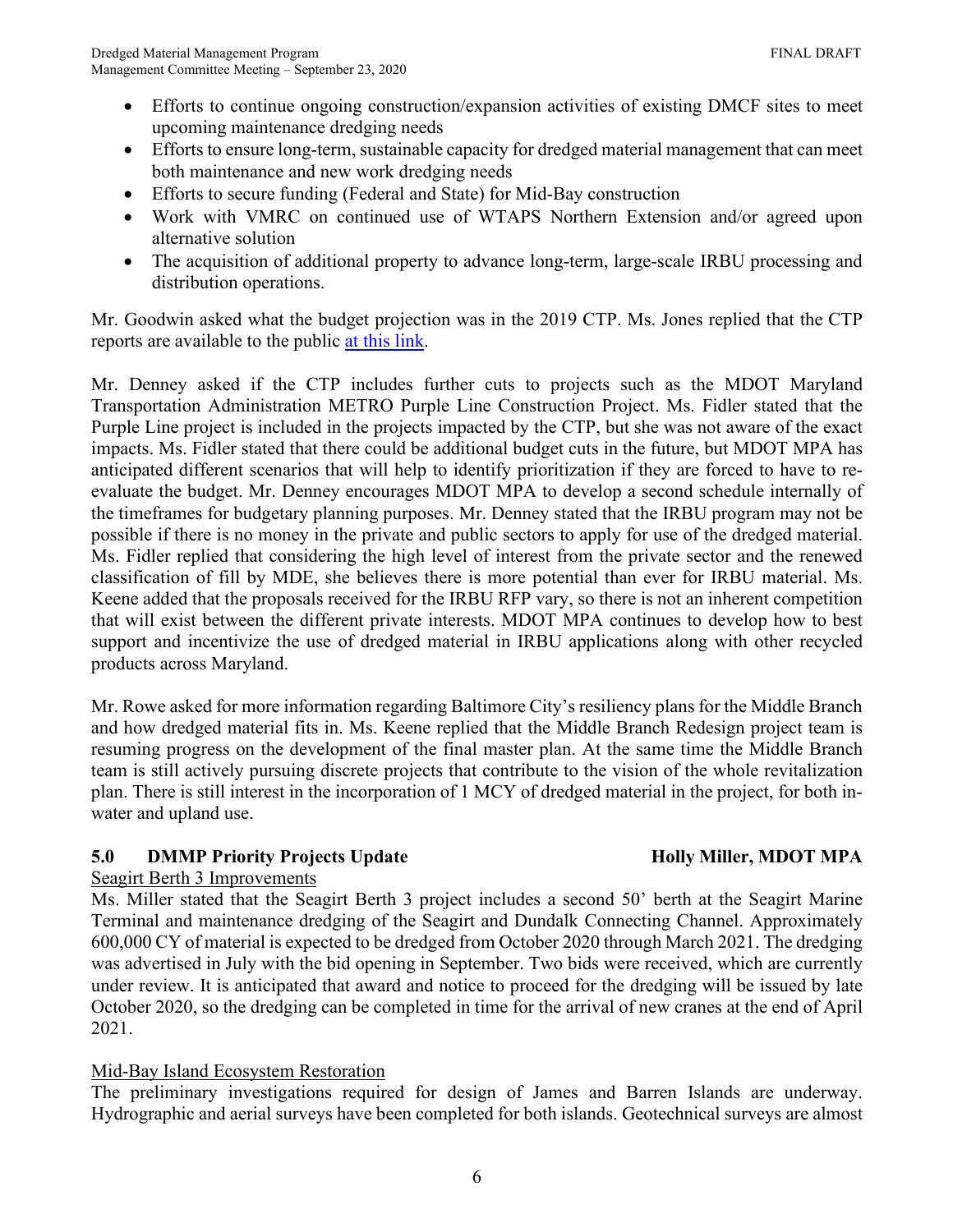completed for Barren Island. The first phase of geotechnical surveys for James Island is expected to be completed by November 2020. MDOT MPA began performing biological surveys for Mid-Bay in Summer 2020 and will continue through Spring 2021 to update the National Environmental Protection Act (NEPA) documentation. As MDOT MPA conducts surveys, they have been coordinating with the regulatory and resource agencies on the scope of the studies as well as the data that is being collected. There continues to be community support for the Mid-Bay project, however due to the COVID-19 restrictions the typical outreach methods used by MDOT MPA have been limited, so a virtual webinar series is being created.

#### Virginia Bay Channel Material

MDOT MPA and USACE have been actively engaged with the VMRC regarding concerns about impacts to overwintering female crabs due to placement activities in the WTAPS. To help further these discussions, a Virginia Bay Enhancement Workgroup of Scientific and Technical Advisory members has been established and will hold their first meeting on October 21, 2020. The workgroup will be meeting over the next year to identify and discuss potential options such as beneficial use or other solutions for placement of dredged material in Virginia from the Virginia Chesapeake Bay Approach Channels.

#### Confined Aquatic Disposal (CAD)

MDOT MPA successfully completed the final monitoring for the CAD pilot project in February 2019 and has been working to evaluate the lessons learned and to determine next steps for the program. Several studies have recently begun including geotechnical investigations and hydrodynamic modeling within the Baltimore Harbor to gather additional information that is needed to help determine the next CAD location. MDOT MPA anticipates these studies will be completed fall 2020, so more data will be available soon.

Mr. Denney asked if the Management Committee members could be provided with more information regarding the CAD pilot project. Ms. Miller replied that she will provide more information to Management Committee members regarding the CAD pilot project as well as potential future locations of CAD placement sites. As the information is compiled from the Patapsco River geotechnical borings, MDOT MPA will share the findings.

Mr. Watson asked if there will be biological sampling associated with the CAD site identification or prioritization. Ms. Miller replied that MDOT MPA is in the preliminary stages of conducting an environmental assessment for identifying the next CAD project locations.

#### **6.0 2021 Outreach Plans and Survey Katrina Jones, MDOT MPA**

Ms. Jones stated that 2021 will be the  $20<sup>th</sup>$  year since the Maryland General Assembly enacted the DMMA. The DMMA prioritizes IRBU as a preferred placement option which includes island creation, wetland restoration, upland placement, containment facilities, and environmental stewardship.

The DMMA established the DMMP and the DMMP committee structure which includes the Management Committee. The DMMP committee structure provides oversights and guidance to the needs of the Port of Baltimore. MDOT MPA has benefitted greatly from the participation of citizens, regulatory agencies, business partners, and scientific experts. As a part of 2021 outreach planning and efforts to increase engagement and efficiencies, MDOT MPA has adapted their method of distributing information to the public due to COVID-19 restrictions. The transition of the DMMP committees to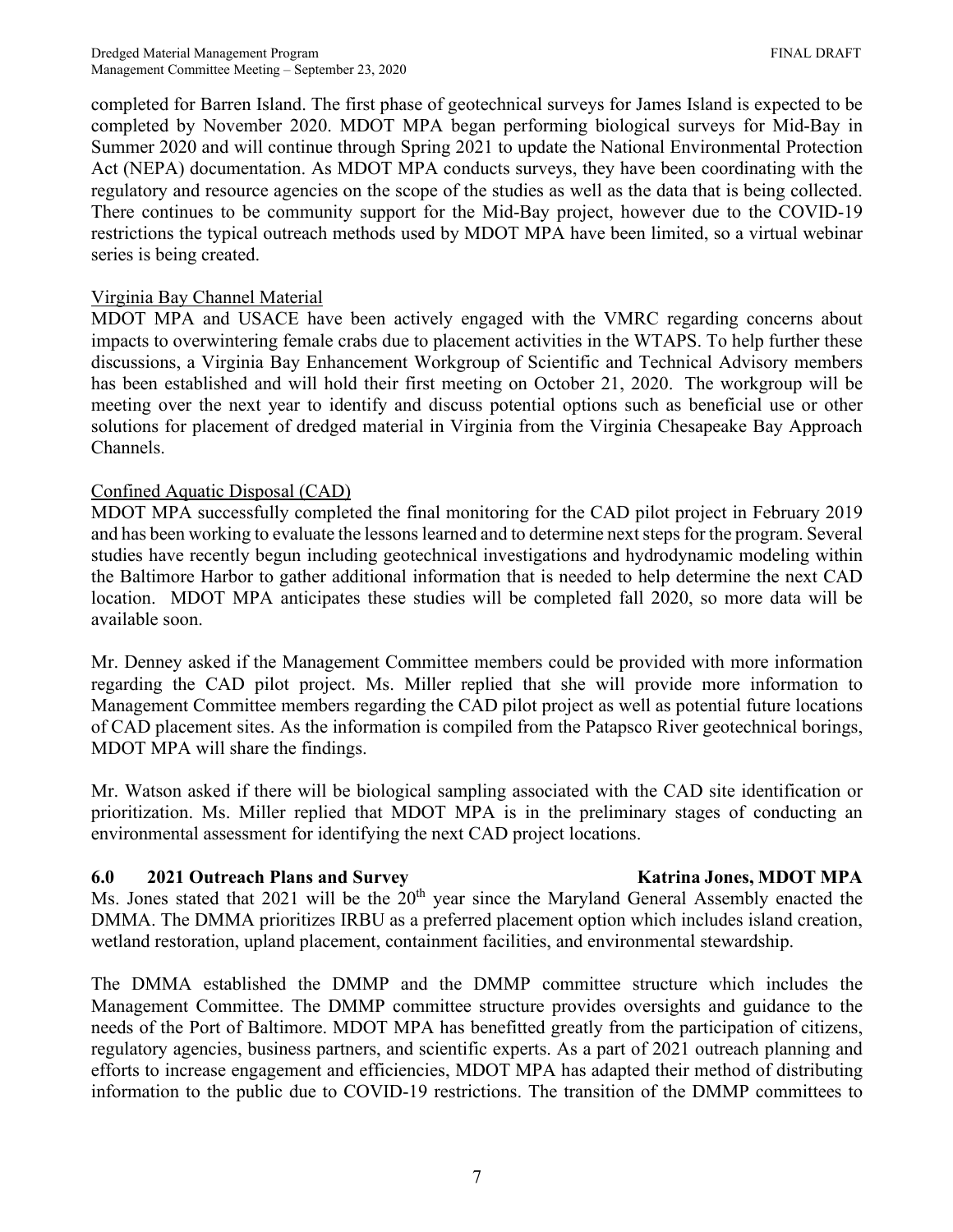virtual meetings has been very successful. Moving forward, MDOT MPA hopes to include webinars in addition to or in place of meetings and to shorten or hold less frequent meetings with broader topics.

Ms. Jones stated that there would be a live text-in poll during her presentation to gauge the opinions of the Management Committee members. Ms. Jones asked that those who had already participated in the survey from previous DMMP meetings, to please refrain from answering during the meeting or in the email follow up, since the questions and answers were repeated and added to poll results.

The questions and poll responses were as follows:

- 1. "Were you a part of the DMMP 20 years ago?"
	- A. Yes 40%
	- B. No 40%
	- C. I can't remember that far back! 20%
- 2. "How can we most effectively convey DMMP information to you?" (Select all that apply.)
	- A. Virtual Committee Meetings 80 votes
	- B. In-Person Committee Meetings 34 votes
	- C. Newsletters 46 votes
	- D. Topical Webinars 60 votes
- 3. "Between which time(s) would be best for you to participate in a DMMP webinar?"
	- A. 9:00 am 11:00 am 43 votes
	- B. 11:00 am 1:00 pm 46 votes
	- C.  $2:00 \text{ pm} 4:00 \text{ pm} 38 \text{ votes}$
	- D. 5:30 pm 7:30 pm 42 votes
- 4. "Please select all topics of interest for a webinar series:"
	- A. Mid-Bay Project 67 votes
	- B. Climate Resiliency 73 votes
	- C. Innovative and Beneficial Use of Dredged Material 63 votes
	- D. The Future of Poplar and Hart Miller Islands 41 votes
	- E. Management of Dredged Material from Baltimore Harbor 61 votes
	- F. Dredging 101 Who, How, Why, What 32 votes
	- G. Wildlife and Conservation at MPA Sites 61 votes
- 5. "Which other webinar topics interest you?"
	- A. State of The Port, MDOT MPA 2021, Long Term Planning for The POB, Meet Port Users, Where Will We Go After James Island?, Water Quality Monitoring at Dredging Sites, International Dredged Material Management Highlights, Land Side Water Quality Progress (Algal Turf Scrubber Update), State of The Port, Port Industry Trends, Port Management Innovations, Future Economic Projections From Port Operations, Have Some of Our Stakeholders Give a Webinar on a Relevant Topic!, Green Jobs Opportunities at the POB, Port Automation, Plans for Community Participation at Sites and more.

Ms. Jones stated that as the data is analyzed, MDOT MPA will make definitive plans that will be revealed at the November 6 Annual Meeting. The theme of the Annual Meeting has changed from climate resiliency to focus on the 20<sup>th</sup> anniversary of the DMMA. There will be a spotlight series included in the November 6 Annual Meeting focusing on the four webinars that will be held throughout 2021. The first webinar will be on climate resiliency to accommodate the interest in the topic. Ms. Jones stated that there may be an opportunity for additional webinars based upon the interest of committee members. MDOT MPA will announce the finalized plans at the November 6 Annual Meeting.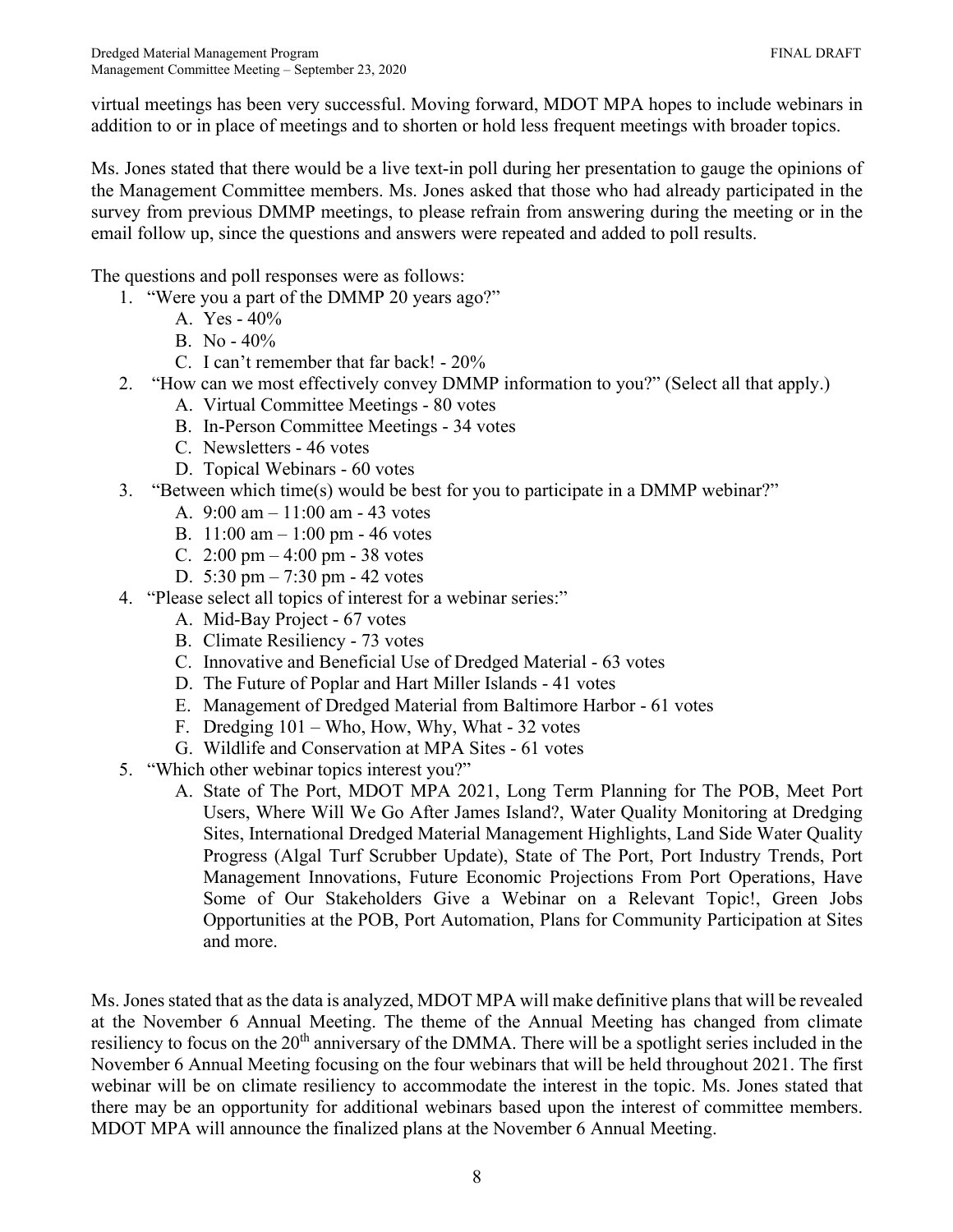# **7.0 DMMP 2020 Annual Report Discussion Dave Blazer, MDOT MPA**

Mr. Blazer reviewed the Annual Report and recommendations approval process. The DMMP Management Committee approves the Annual Report recommendations which are then reported at the Annual Meeting and submitted to the Executive Committee for final approval. MDOT MPA has shared the outline and early draft recommendations to collect feedback from the Management Committee at this meeting. The Management Committee will be reviewing the draft of the Annual Report at the October 28 Management Committee meeting, which is a week before the November 6 Annual Meeting. Typically, this review meeting would occur immediately prior to the Annual Meeting, however because both meetings will be virtual, the review will be able to take place earlier.

Mr. Blazer stated that MDOT MPA will be expanding the [microsite](https://mpadmmpannualreport.com/) website that was established last year for the 2019 Annual Report and 2020 recommendations. Mr. Blazer stated that after feedback of prior annual reports, MDOT MPA's goal is to make this year's Annual Report more public facing, accessible, and presentable, and the microsite will assist in meeting that goal.

# Outline of the 2020 DMMP Annual Report

- I. Brief DMMP Introduction
- II. 2020 Points of Pride & Areas of Focus
	- A. Funding & Policy
		- 1. Budget Priorities
		- 2. Policy & DMMP Coordination
	- B. Planning & Operations
		- 1. Planning/Project Development
			- a) Long-Range Capacity Planning
				- (1) IRBU and Capacity Recovery
				- (2) Contingency Planning
			- b) CAD
		- 2. Construction/Operations
			- a) Cox Creek Expanded
			- b) Masonville DMCF
			- c) Paul S. Sarbanes Ecosystem Restoration Project at Poplar Island & Poplar Island Expansion
			- d) Wolf Trap Alternate Placement Site
			- e) Hart-Miller Island
		- 3. Outreach & Education
- III. Priority Projects
- IV. Recommendations for 2021
	- As MDOT MPA continues to adapt in preparation for 2021, the Management Committee recommends the following actions to enable MDOT MPA to maintain the navigation channels that serve the POB, provide a 20-year dredged material capacity plan, promote environmental stewardship, and actively engage stakeholders to drive mutually beneficial economic, environmental, and social outcomes.
		- Funding & Policy
			- o Engage the Congressional delegation as well as federal and state partners to support sufficient funding for priority DMMP projects and ensure available funding is optimized.
			- o Work via the American Association of Port Authorities to ensure favorable legislation for the USACE navigation program and projects that benefit POB channels.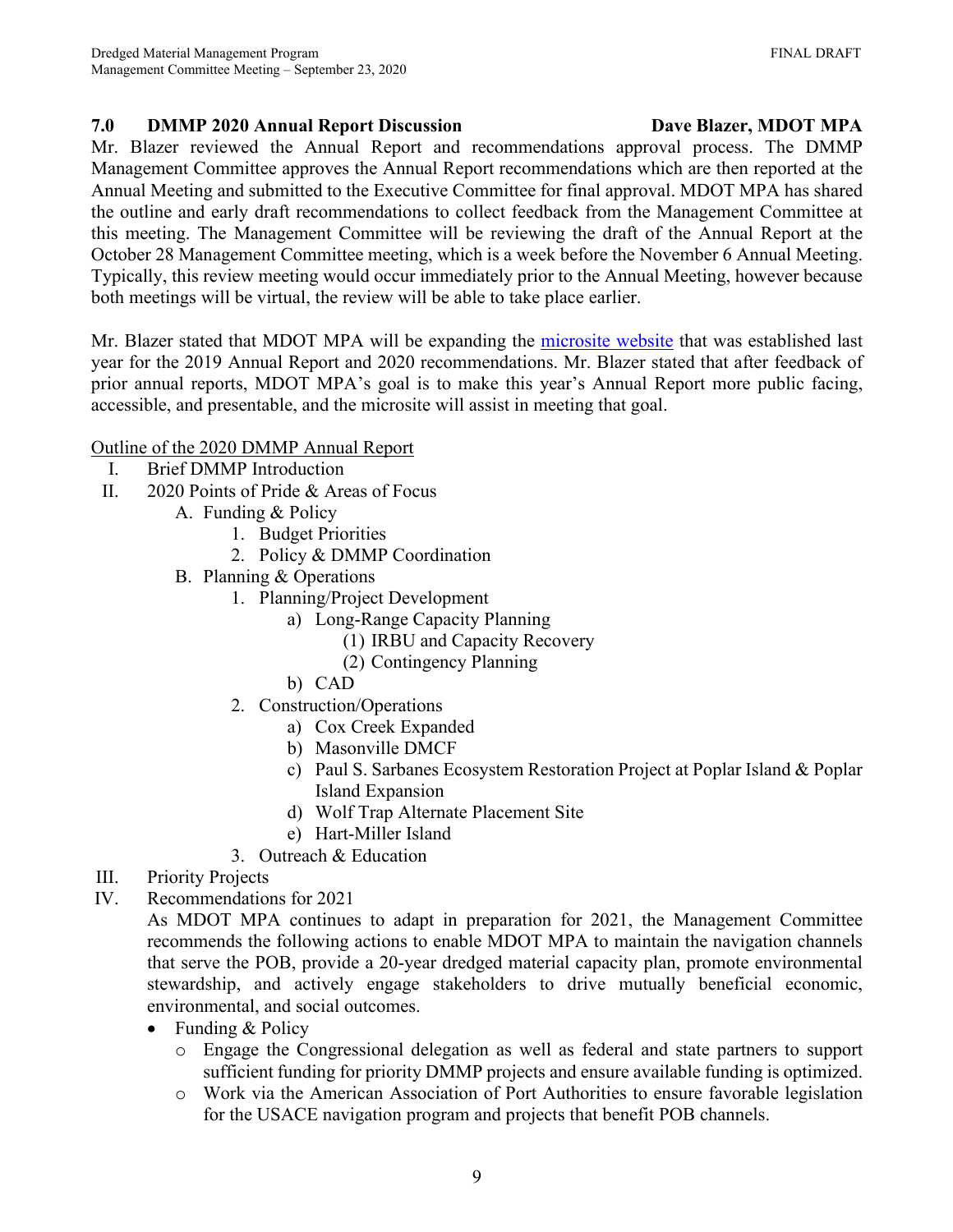- o Evaluate external risks and assure the DMMP successfully adapts to changing fiscal and other circumstances while accommodating POB growth and dredging needs.
- Planning & Operations
	- o Conduct capacity and demand planning beyond a 20-year timeframe to support long-term sustainable dredged material management options and considerations related to climate resiliency.
	- o Incorporate the potential impacts resulting from climate change into DMMP project planning and implementation and leverage the best science available to quantify carbon sequestration benefits from using dredged material.
	- o Implement the 2020 Innovative Use and Beneficial Reuse Strategy and continue to pursue the acquisition of the Tronox property.
	- o Advance MDOT MPA Critical Project Priorities:
		- Expansion of Cox Creek DMCF
		- Mid-Chesapeake Bay Island Ecosystem Restoration Project
		- Seagirt Marine Terminal Loop Study & Berth 3 Improvements
		- Restore funding for Masonville DMCF vertical expansion
	- o Evaluate future alternative management solutions such as CAD in Baltimore Harbor.
	- o Establish an agreement with DNR to clearly establish roles and responsibilities regarding habitat design and future management of the HMI site.
	- o Engage the USACE, Commonwealth of Virginia, resource agencies, and other stakeholders to identify suitable, cost-effective dredged material placement options for the Virginia Channels.
- Outreach & Education
	- o Engage all stakeholders equitably to increase the public's knowledge of the POB, port operations and dredging program, and their importance to the State of Maryland.
	- o Recruit DMMP committee members and engage stakeholders that reflect the diversity of the communities adjacent to, and impacted by, the Port of Baltimore and ensure the benefits of MDOT MPA restoration projects and programs are distributed equitably without disproportionate impacts on vulnerable populations.
	- o Pivot outreach and education programs to align with COVID-19 precautions while continuing to effectively engage a diverse array of constituents in decisions regarding dredged material management to ensure that the DMMP is executed in an inclusive, timely and mutually beneficial manner.

Mr. Rowe stated that amidst this time where social justice and racial inequalities are prominent in society, he would like to see MDOT MPA highlighting in the Annual Report the extensive work that has been done to clean up and create public amenities for disadvantaged communities of color that live adjacent to sites like Masonville Cove and communicating how those efforts will be continued. Mr. Rowe stated that MDOT MPA could also include more of a reference to accomplishments with respect to climate resiliency. Ms. Fidler replied that the recommendation to engage all stakeholders equitably and recruit DMMP committee members that reflect the diversity of the communities adjacent to and impacted by the POB encompasses Mr. Rowe's request. Mr. Rowe stated that he would be interested in seeing a spotlight or a retrospective to highlight the social justice efforts made by MDOT MPA. Mr. Ortt expressed his support for Mr. Rowe's request regarding environmental justice and serving diverse communities. He agreed that MDOT MPA should highlight their role as a State agency that is setting high goals for environmental justice, equity, and diversity.